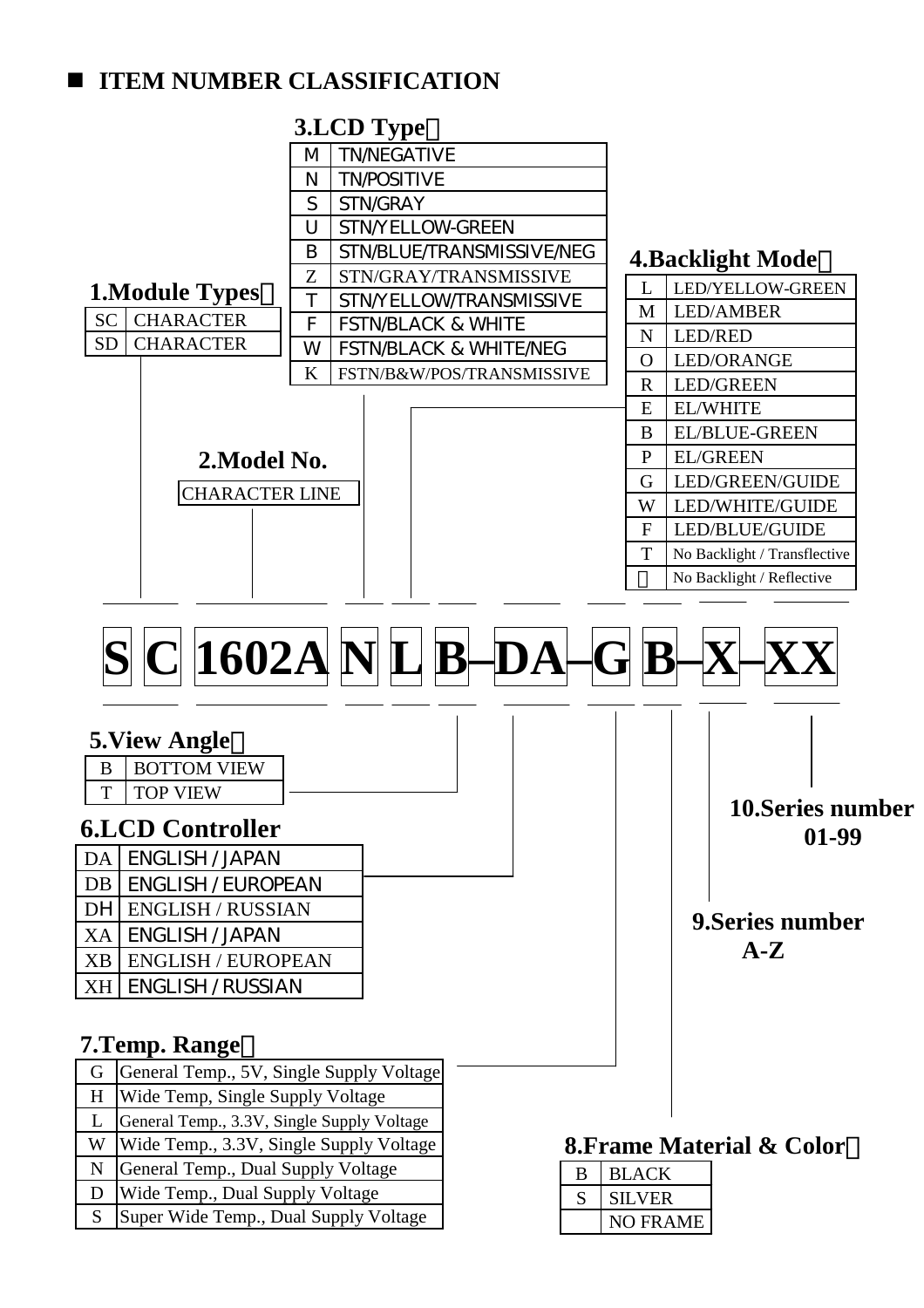## **ITEM NUMBER CLASSIFICATION**

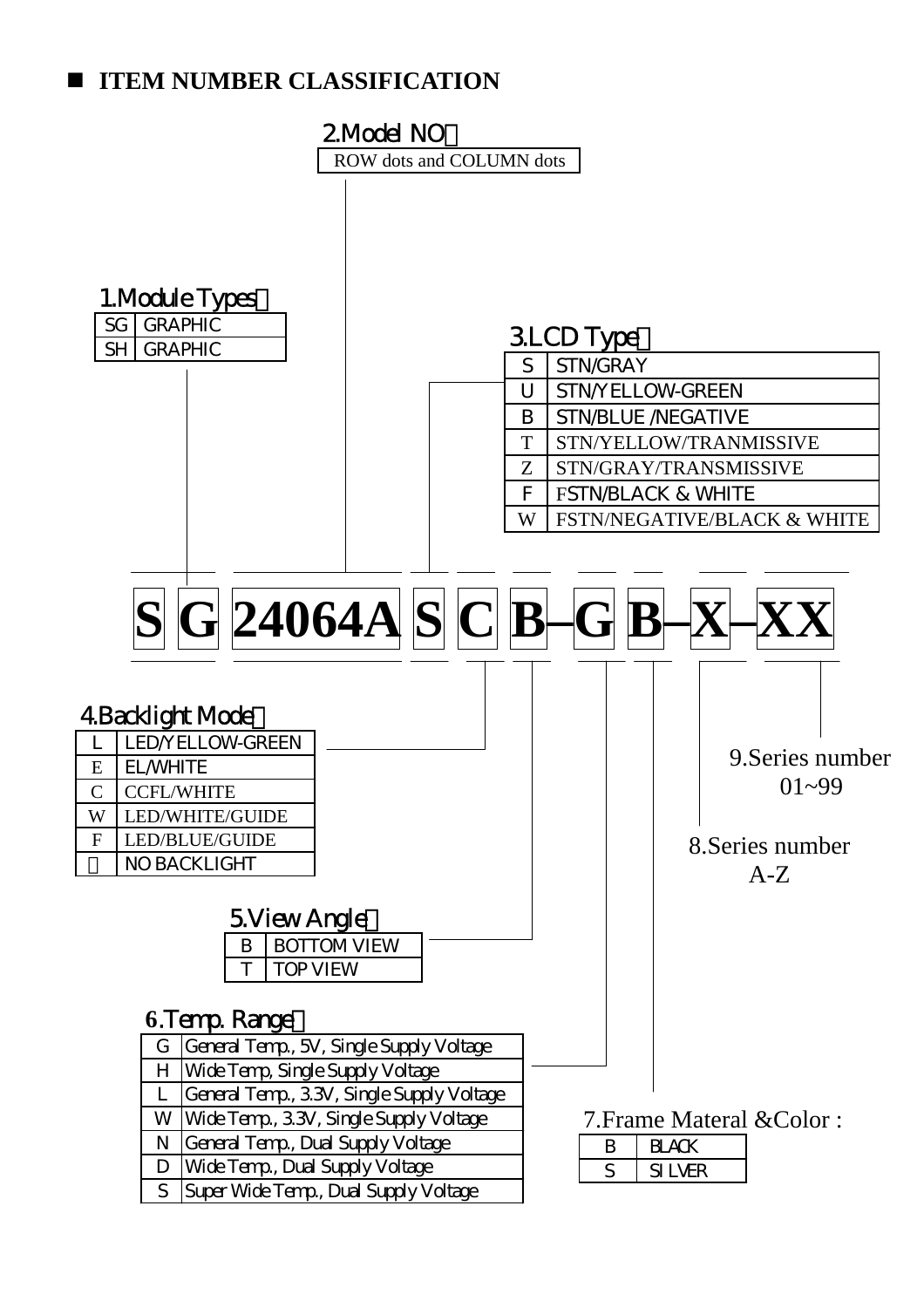## **IFEM NUMBER CLASSIFICATION**